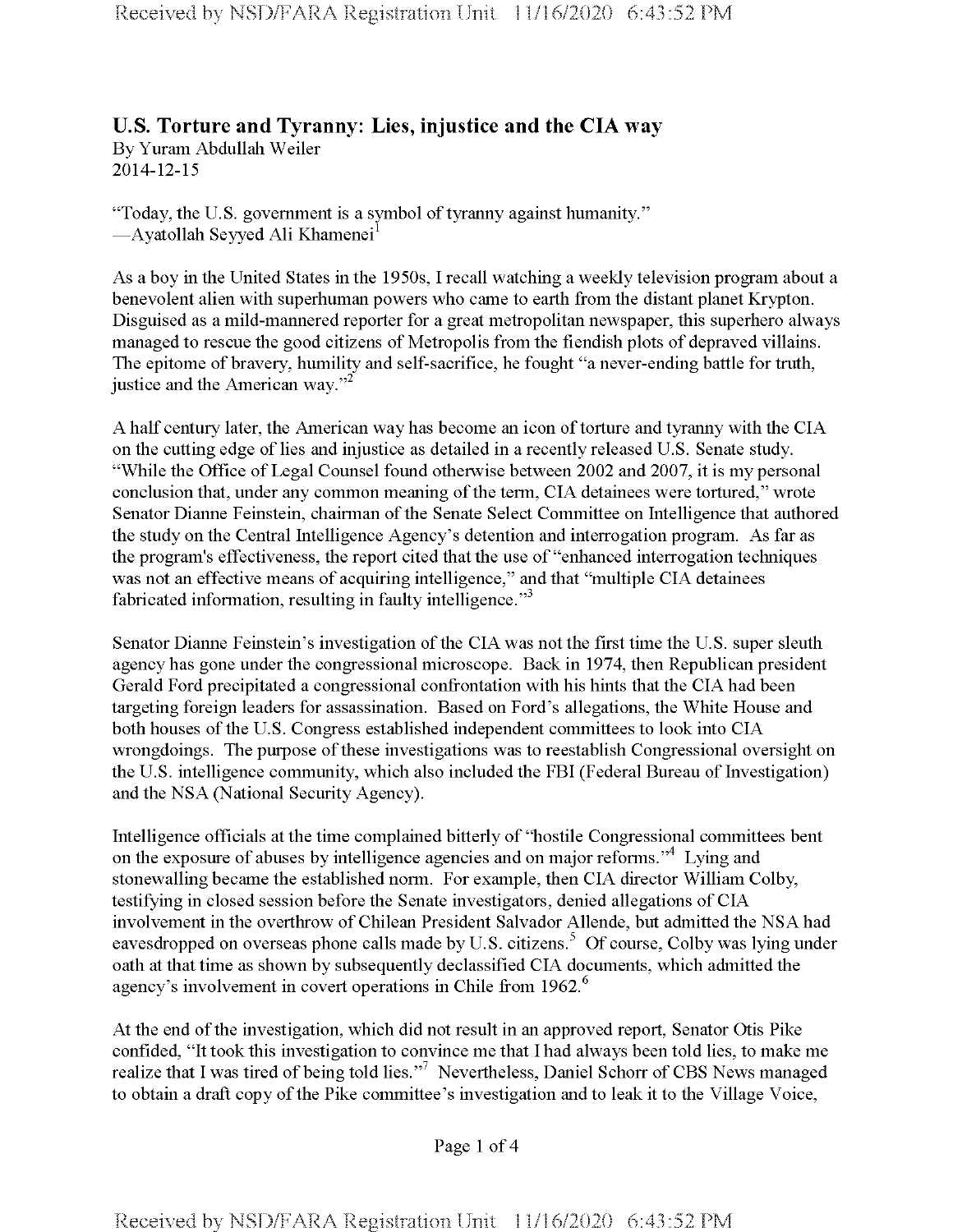which published parts of the report under the title "The CIA report the President doesn't want you to read."<sup>8</sup> Key figures behind the Ford administration's less than cooperative stance toward substantive investigations of the CIA, FBI and NSA were the now familiar names of then Chief of Staff Donald Rumsfeld and his assistant, Dick Cheney.<sup>9</sup>

Having mentioned Rumsfeld, it is worth digressing to place his involvement in context. As a first term congressman, Rumsfeld had made his name by accusing Paul Nitze, the ultra-hawkish cold warrior and author of the CIA's anti-communist manifesto NSC-68, of being an "accomodationist," that is, of caving in to the former Soviet Union on nuclear disarmament issues. Ironically, Rumsfeld was Nixon's director of the Office of Economic Opportunity, and along with his assistant, Dick Cheney, had been tasked to disembowel the anti-poverty agency. When Nixon suddenly resigned in disgrace, newly appointed president Ford turned to his colleague Rumsfeld, whom he made White House Chief of Staffwith Dick Cheney as his assistant. By the fall of 1975, Rumsfeld had convinced his boss to replace CIA director William Colby with George H.W. Bush, move Kissinger from the NSA to the State Department, fire Secretary of Defense James Schlesinger and have himself appointed that post. This purge, called the "Halloween massacre," allowed Rumsfeld to empower neocons Richard Perle, Paul Wolfowitz, Douglas Feith, Richard Armitage, Condoleezza Rice and many others, thus laying the foundation for the militaristic policies of the Reagan, Bush Sr. and Bush Jr. administrations.<sup>10</sup>

When Rumsfeld was once again appointed Secretary of Defense under Bush II, he played a key role in guarding covert operations from congressional oversight. By expanding the Defense Human Source Intelligence Agency, an existing bureau within the Defense Intelligence Agency (DIA), Rumsfeld not only was able to hide expenses for covert activity in the Department of Defense's "black budget," which included funding for 80 percent of the U.S. intelligence apparatus, but also freed his so-called "Operational Support Elements" from congressional scrutiny. So with the entire world a battle field in Bush's Global War on Terror, Rumsfeld was able to carry out covert actions unrestrained even inside countries considered nonthreatening to U.S. interests.<sup>11</sup> Rumsfeld also approved the use of 24 specific "counter-resistance techniques," otherwise known as torture, on detainees at Guantanamo in a detailed April 2003 memo.<sup>12</sup>

Dick Cheney also vigorously defended the use of torture, which some have referred to as "enhanced interrogation techniques." "We've avoided another mass-casualty attack against the United States," he retorted without remorse, adding, "I'd do it again in a minute." Denying that the techniques used in the interrogation of detainees constituted torture, he declared, "We were very careful to stop short of torture." Cheney vehemently insisted that not only had the U.S. Justice department signed off on the legalities of the program, but also Bush II was fully aware of and had approved the use of the brutal interrogation methods. "This man knew what we were doing," Cheney said of his boss Bush II. "He authorized it. He approved of it." $13$ 

Based on Cheney's statements, Bush II indeed gave the orders for torture but did so in a way to maintain "plausible denial." For example, the report claims "the CIA instructed personnel that the interrogation of Abu Zubaydah would take 'precedence' over his medical care, resulting in the deterioration of a bullet wound Abu Zubaydah incurred during his capture,"14 suggesting that perhaps the order came directly from within the CIA itself and Bush II was not aware of this. However, other sources have reported that George W. Bush himself inquired ofthen CIA

Page 2 of 4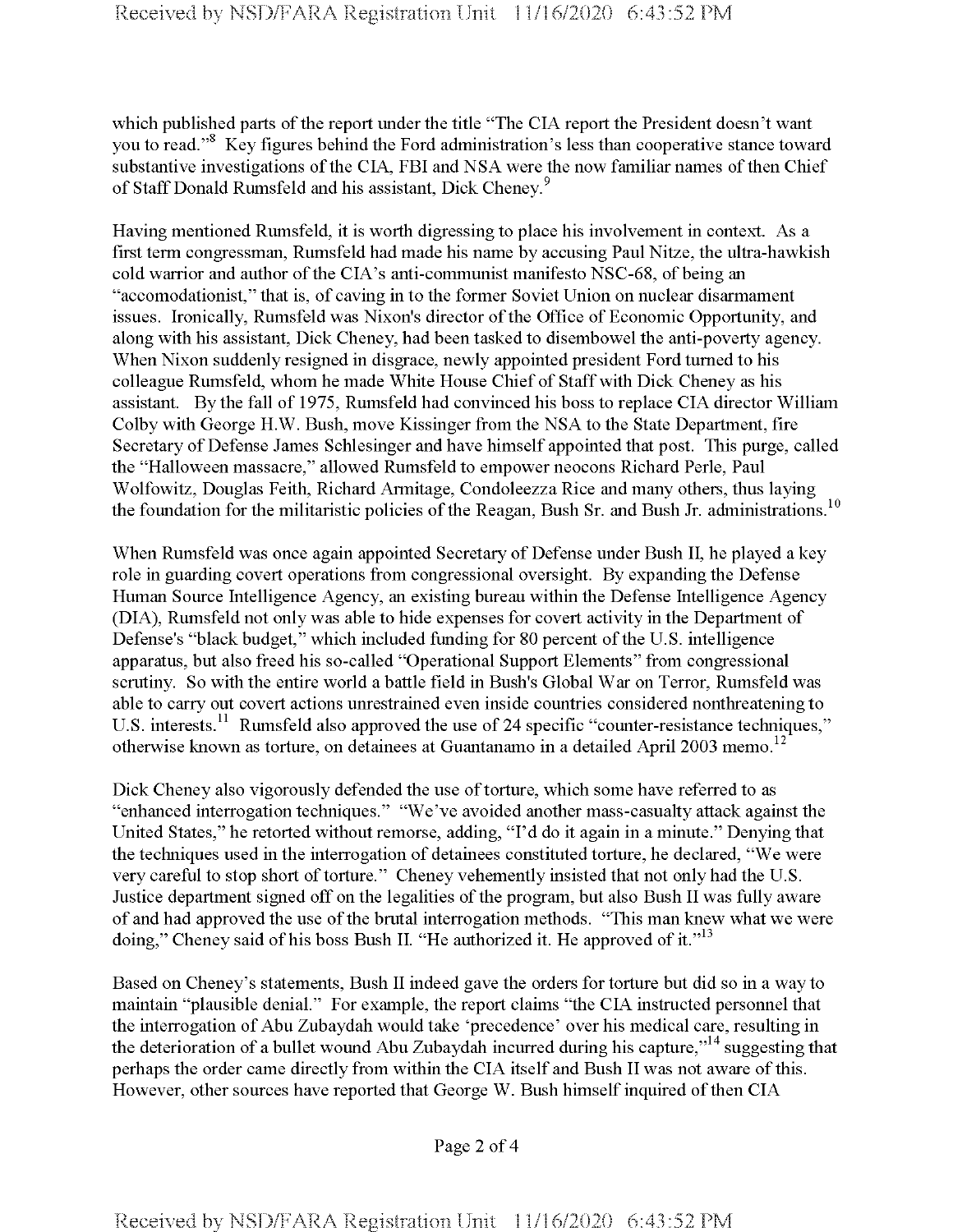director George Tenet about the progress of Abu Zubaydah's interrogation. Upon being told by Tenet that Abu Zubaydah was on painkillers because of severe wounds and thus was not yielding much information, Bush II responded, "Who authorized putting him on pain medication?"<sup>15</sup>

George W. Bush's deputy attorney general and top torture justifier,  $16$  John Yoo, criticized Feinstein's report, claiming that "the report cannot quarrel with the ultimate fact: Contrary to the expectations of terrorism experts inside and outside of government, the United States has succeeded in preventing a second large-scale terrorist attack for the last 13 years."<sup>17</sup> Disputing claims of thwarted terrorist plots, the Senate report states, "Some of the plots that the CIA claimed to have 'disrupted' as a result of the CIA's enhanced interrogation techniques were assessed by intelligence and law enforcement officials as being infeasible or ideas that were never operationalized."<sup>18</sup>

Yoo's allegation is a classic example of the logical fallacy, *post hoc ergo propter hoc*, meaning "after this, therefore because of this." All we know is that some U.S. officials claimed to have foiled a number of alleged terrorist plots. Whether or not the officially sanctioned torture tactics had anything whatsoever to do with the absence of another 9/11-scale attack is simply unknowable and hence, unprovable, as CIA director John Brennan himself confirmed.<sup>19</sup> Even if we were to concede that U.S. torture policies have prevented terrorist attacks, certainly the aggressive and militaristic nature of U.S. foreign policy has negated any imagined benefit by nurturing an ample supply of terrorists for decades to come.

In June 2004 after the torture scandal at Abu Ghraib in Iraq was exposed, George W. Bush emphatically pontificated, "We do not condone torture. I have never ordered torture. I will never order torture. The values of this country are such that torture is not a part of our soul and our being."<sup>20</sup> To the contrary, the latest "torture report" by the U.S. Senate not only has shown that Bush II was a pathological liar, but also that the use of torture, far from his fallacious words, was and remains part of the soul and being of America's leaders, who have made the U.S. government a symbol of tyranny against humanity.

## Endnotes

<sup>&</sup>lt;sup>1</sup> Ayatollah Seyed Ali Khamenei, "Today, US govt, is symbol of tyranny against humanity," Twitter, December 10, 2014, accessed December 13, 2014, https://twitter.com/khamenei\_ir/status/542647507717599232.

<sup>2</sup> Erik Lundegaard, "Truth, justice and (fill in the blank)," *New York Times,* June 30, 2006, accessed December 13, 2014, http://www.nytimes.com/2006/06/30/opinion/30iht-ederik.2093103.html?\_r=l&.

<sup>&</sup>lt;sup>3</sup> Dianne Feinstein, Forward to "Committee Study of the Central Intelligence Agency's Detention and Interrogation Program," *Seriate Select Committee on Intelligence,* December 3, 2014, 4, accessed December 14, 2014, http://www.intelligence.senate.gov/studv2014/sscistudvl.pdf.

Gerald K. Haines, "The Pike Committee Investigations and the CIA," Center for the Study of Intelligence, *CIA*, April 14, 2007, Last modified, June 27, 2008, accessed December 13, 2014, https://www.cia.gov/library/center-forthe-study-of-intelligence/csi-publications/csi-studies/studies/winter98 99/art07.html.

<sup>5</sup> Harold Ford, *William E. Colby as Director ofCentralIntelligence* (Washington, D.C.: Central Intelligence Agency, CIA, 1993), 167, accessed December 13, 2014,

http://www2.gwu.edu/~nsarchiv/NSAEBB/NSAEBB362/chapters 11 through 13 and appendices.pdf. *<sup>6</sup>* "CIA Activities in Chile," *CIA,* September 19, 2000 2-3, accessed December 13, 2014, http://www2.gwu.edu/~nsarchiv/news/20000919/01-01.htm.